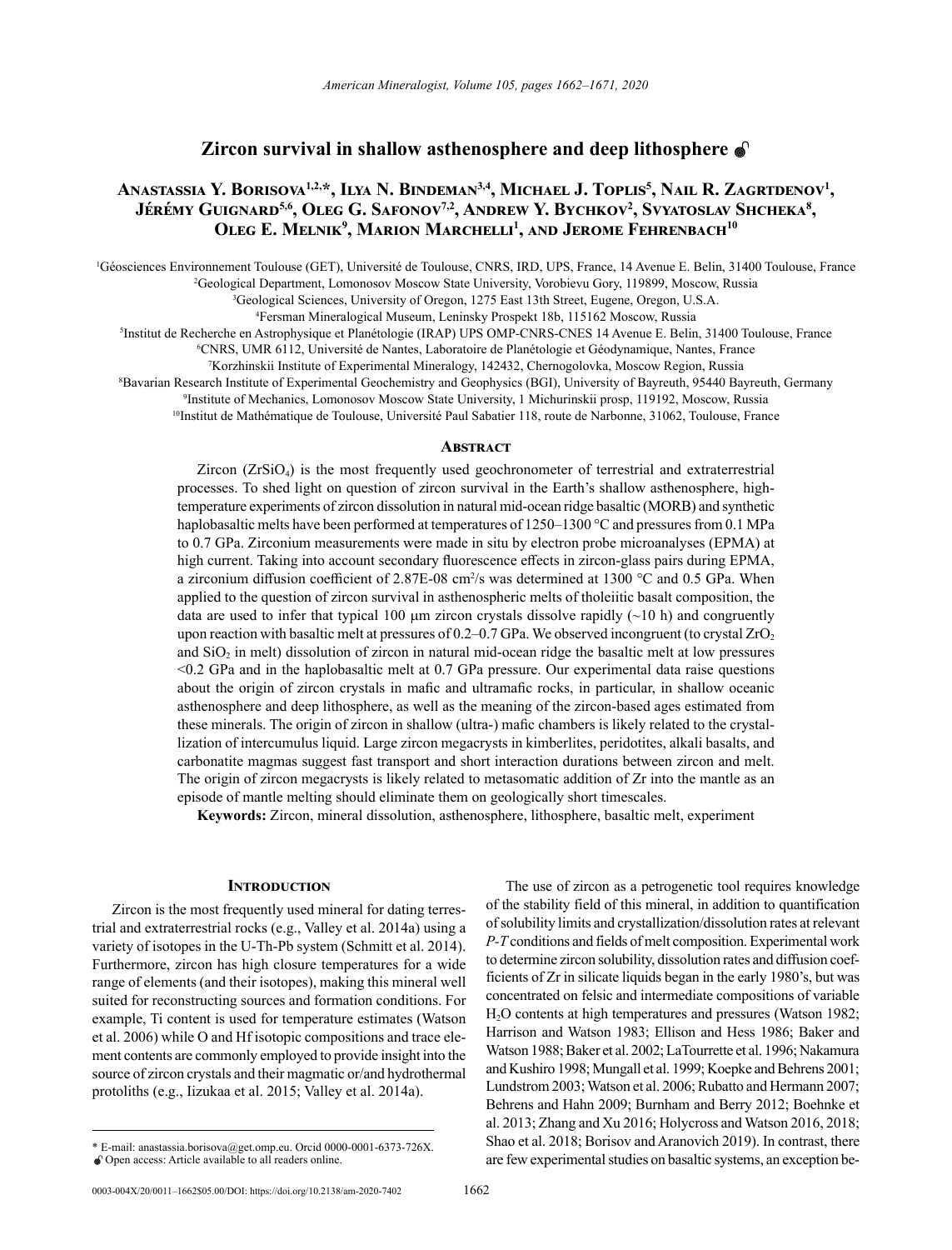ing the study of Dickinson and Hess (1982) on lunar systems, and more recent studies of synthetic terrestrial basaltic melts (Boehnke et al. 2013; Holycross and Watson 2016; Shao et al. 2018; Borisov and Aranovich 2019) and dunites (Anfilogov et al. 2015).

Interest in more mafic systems has been spurred by growing evidence for the presence of zircon grains in a wide range of terrestrial mafic and ultramafic rocks such as diorites, gabbros and gabbroids, peridotites, kimberlites, dunites, chromitites, garnet-pyroxenites, dolerites, and including spectacularly large grains of zircon in carbonatites (e.g., Bea et al. 2001; Belousova et al. 2002, 2015; Kaczmarek et al. 2008; Kostitsyn et al. 2009, 2012, 2015; González-Jiménez et al. 2017; Bychkova et al. 2019a, 2019b; Bea et al. 2020 and references therein) as well as in basaltic meteorites (Ireland and Wlotzka 1992; Humayun et al. 2013; Valley et al. 2014b; Iizukaa et al. 2015; Bellucci et al. 2019). However, there is a current debate concerning the formation mechanisms of zircon in terrestrial mafic and ultramafic rocks that can reach 3.2 Ga in age. Hf and O isotope composition coupled with U-Th-Pb geochronology has led to various ideas, including delamination/recycling of continental lithosphere, direct involvement of fragments of continental lithosphere, or an ancient event of fluid-rock interaction followed by long-duration storage at mantle conditions (Kostitsyn et al. 2009, 2015; Ashwal et al. 2017; Bea et al. 2020 and references therein).

However, current experimental data in mafic systems are sparse and sometimes contradictory, and generally insufficient to distinguish between these different formation scenarios. For example, reaction with fluids, silicate melts and and/or other minerals (e.g., olivine, chromite), may lead to modifications of the primary zircon elemental and isotope signatures through diffusion or dissolution-precipitation (Geisler et al. 2007; Bea et al. 2018), but there are no experimental data on the survival of zircon and preservation of Pb-U-Th-O-Ti-REE signatures at high temperature-pressure-volatile concentration conditions in mafic and ultramafic systems. These gaps in knowledge prevent robust interpretation of the ages derived from zircon in terrestrial and extraterrestrial rocks.

In light of the fact that interaction of zircon with natural, terrestrial basaltic liquid has never been studied experimentally, and with the overall aim of providing constraints for a general model of zircon stability in natural shallow asthenospheric melts of basaltic composition, an experimental program has been initiated to constrain the solubility limit and dissolution kinetics of zircon at high pressure and temperature in mafic systems. In this first contribution we present the results of interaction between natural Mud Tank zircon and natural and synthetic basaltic and haplobasaltic melts at 1250–1300 °C at pressures from 0.1 MPa to 0.7 GPa.

#### **Methods**

## **Starting materials**

The zircon crystals used in this study are from the ~730 Ma Mud Tank carbonatites (Crohn and Moore 1984; Gain et al. 2019) provided as crystals ~1 cm in size by Sebastien Meffre (UTAS, Hobart, Australia). These crystals were first prepared as doubly polished  $~1000$   $~\mu m$  thick sections, then made into smaller double-polished chips by slight pressing of the section. The mid-ocean ridge basalt (MORB) glass used in our experiments is a typical moderately differentiated (8.2 wt% of MgO,  $M = 3.3$ ;  $G = 2.5$ , where M and G are factors controlling solubility of zircon in silicate melts, e.g., Harrison and Watson 1983; Gervasoni et al. 2016 and references therein, Supplementary Material<sup>[1](#page-9-0)</sup>) glassy tholeiitic basalt (number 3786/3) from Knipovich ridge of the Mid-Atlantic Ridge sampled by dredging during 38th Research Vessel Adademic Mstislav Keldysh expedition (Sushchevskaya et al. 2000). The MORB glass (that contains no traces of olivine and/or chromite phenocrysts) has been crushed to powder (<100 µm glass size).

The haplobasatic glass, corresponding the anorthite-diopside eutectic in the system (CaO-MgO-Al<sub>2</sub>O<sub>3</sub>-SiO<sub>2</sub>) was synthetized using mixtures of reagent grade oxides and carbonates  $(SiO_2, Al_2O_3, MgO, CaCO_3)$  following the method of Toplis et al. (1994).

#### **Experimental techniques**

The reaction of natural Mud Tank zircon with basaltic liquids has been investigated at pressures from 0.1 MPa to 0.7 GPa corresponding to the depths of crustal basaltic chamber (up to 20 km), typical of mafic magma transport conditions in oceanic settings. Seven experimental runs have been completed in this pressure range, at temperatures in the range 1250–1300 °C and low ratios of zircon to basalt (0.04 to 0.16) (Table 1, Fig. 1).

Experiments were performed in  $\rm{Au_{80}Pd_{20}}$  capsules into which a double-polished zircon chip was placed at the bottom, the upper part of the capsule being filled with basaltic glass powder. Starting materials were weighed carefully to control zircon/ melt ratio. Distilled water<sup>MQ</sup> was added in one experiment  $(Z7)$  to study the effect of hydrous basalt (Table 1). This water was introduced with a micro-syringe to the basaltic powder when the sample was already loaded into the capsule. Because of the fast kinetics of zircon dissolution at high temperatures and to avoid the complete dissolution of zircon chip, run durations had to be shorter than the time necessary to reach oxygen fugacity equilibrium with piston-cylinder double-capsule techniques using mineral buffers (48 h: Matjuschkin et al. 2015). The redox conditions in our kinetic experiments are thus considered to be controlled by the initial Fe<sup>2+</sup>/Fe<sup>3+</sup> ratios of the natural samples used as starting materials (MORB glass), possibly affected by partial exchange of  $AI_2O_3$  with pressure media (in piston-cylinder experiments). The redox conditions established were estimated to range from FMQ(+1.5) to FMQ(+3.6) (where values indicate logarithmic units compared to the FMQ, fayalite-magnetitequartz buffer) (Borisova et al. 2020). These redox conditions were estimated from

|  | <b>TABLE 1.</b> Pressure-temperature-redox conditions of experiments on zircon dissolution in natural basaltic and synthetic haplobasaltic melt |  |  |  |  |  |  |  |  |
|--|-------------------------------------------------------------------------------------------------------------------------------------------------|--|--|--|--|--|--|--|--|
|--|-------------------------------------------------------------------------------------------------------------------------------------------------|--|--|--|--|--|--|--|--|

| Sample          | Techniques <sup>a</sup> | Conditions (pressure, | Duration         | Type of basalt and                  | Observed final phases                                | Interface melt $C_{0}$        |  |
|-----------------|-------------------------|-----------------------|------------------|-------------------------------------|------------------------------------------------------|-------------------------------|--|
| number          |                         | temperature.          | (hours)          | initial mass of Zrn                 | (Bdy zone thickness in µm)                           | content Zr (ppm) <sup>c</sup> |  |
|                 |                         | redox conditions)     |                  | to basalt to water <sup>b</sup>     |                                                      |                               |  |
| Z1              | BGI, PC                 | 1300 °C, 0.5 GPa      | 5h               | Zrn to BAS 0.075                    | Partially dissolved zircon (PDZ) Zrn, Lbas           | $20840 + 348$                 |  |
| Z <sub>2</sub>  | IRAP. G                 | 1300 °C, 0.1 MPa, FMO | $1h$ 15 $min$    | Zrn to BAS 0.086                    | PDZ, Bdy, $L_{\text{bas}}$ (80 $\pm$ 20 µm)          | N.A.                          |  |
| Z <sub>3</sub>  | IRAP. G                 | 1300 °C, 0.1 MPa, FMQ | $15 \text{ min}$ | Zrn to BAS 0.142                    | PDZ, Bdy, $L_{\text{bas}}(10 \mu m)$                 | N.A.                          |  |
| Z <sub>4</sub>  | KIEM, PC                | 1300 °C, 0.7 GPa      | 5h               | Zrn to BAS 0.037                    | Lhas                                                 |                               |  |
| Z <sub>6</sub>  | KIEM, PC                | 1300 °C, 0.7 GPa      | 5h               | Zrn to AnDi 0.157                   | PDZ, Bdy, $L_{\text{bas}}(100 \pm 30 \,\mu\text{m})$ | N.A.                          |  |
| Z7              | KIEM, PC                | 1300 °C, 0.7 GPa      | 5h               | Zrn to AnDi 0.097; $H_2O = 7.0$ wt% | PDZ, Bdy, $L_{\text{bas}}(10 \,\mu\text{m})$         | N.A.                          |  |
| Z <sub>10</sub> | KIEM, IHPV              | 1250 °C, 0.2 GPa      | 5h               | Zrn to BAS 0.115                    | $PDZ, L_{\text{bas}}$                                | $23438 \pm 554$               |  |

a BGI = Bavarian Research Institute of Experimental Geochemistry and Geophysics (BGI), Bayreuth, Germany; IRAP = Institut de Recherche en Astrophysique et Planétologie (IRAP), Toulouse, France; KIEM = Korzhinskii Institute of Experimental Mineralogy, Chernogolovka, Russia. PC = piston cylinder; G = gas-mixing furnace at one atmosphere pressure; IHPV = internally heated pressure vessel.

 $^{\rm b}$  BAS = natural basaltic glass; AnDi = haplobasaltic glass; FMQ = fayalite-magnetite-quartz redox buffer; PDZ = partially dissolved zircon; Bdy = baddeleyite associated with  $SiO<sub>2</sub>$ -rich glass; L<sub>bas</sub> = basaltic glass.

c Interface melt concentration in parts per million (*C*o) (corresponding to zircon solubility) calculated taking into account the secondary fluorescence effect only for experiments with partially dissolved zircon (PDZ) and linear interface between the zircon and glass. N.A. = not analyzed. Standard deviations are expressed for Z1 and Z10 based on the first four to six measurements nearby zircon crystal.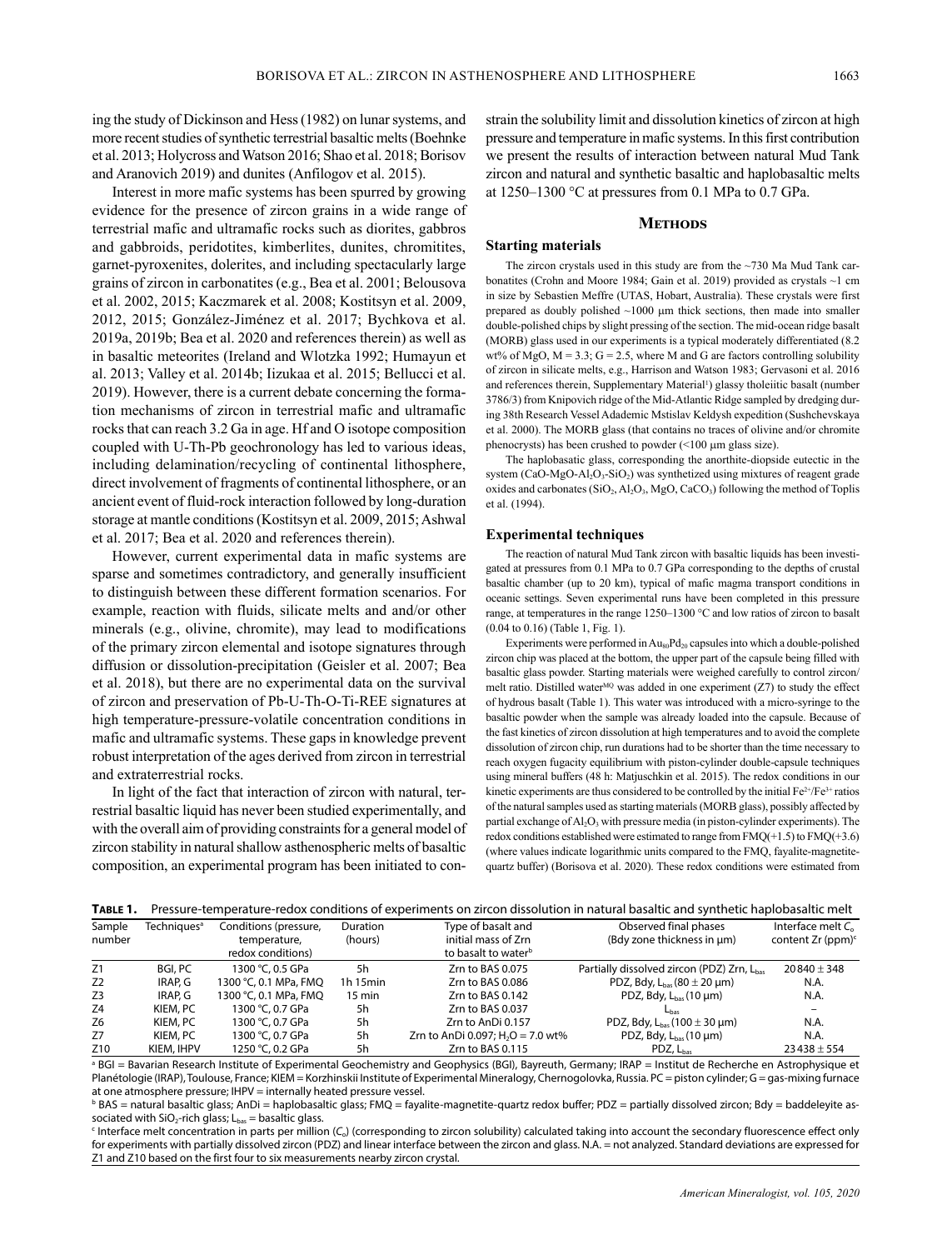

FIGURE 1. (a) Backscattered electron image of Z1 sample, demonstrating congruent dissolution of zircon (Zrn) in natural basaltic melt at 0.5 GPa. (**b** and **c**) Backscattered electron image of Z2 sample illustrating incongruent zircon dissolution in natural basaltic melt. A reaction with basaltic melt at 0.1 MPa causes zircon replacement by baddeleyite and SiO2-rich melt. **(d** and **e)** Backscattered electron image of Z3 sample demonstrating incongruent zircon dissolution in natural basaltic melt. A reaction with basaltic melt at 0.1 MPa causes zircon replacement by baddeleyite (Bdy) and liberation of SiO<sub>2</sub>-rich melt (L<sub>SiO2</sub>). (**f**) Z4 sample: the bulk zircon dissolution in natural basaltic melt at 0.7 GPa according to the congruent mechanism. (**g**) Backscattered electron image of Z6 sample illustrating incongruent zircon dissolution in haplobasaltic melt. A reaction with the melt at 0.7 GPa causes zircon replacement by baddeleyite and liberation of SiO2-rich melt. (**h**) Backscattered electron image of Z7 sample illustrating incongruent zircon dissolution in haplobasaltic melt. A reaction with the melt at 0.7 GPa results in zircon replacement by baddeleyite and SiO2-rich melt (L<sub>SiO2</sub>). (i) Backscattered electron image of Z10 sample, demonstrating congruent dissolution of zircon (Zrn) in natural basaltic melt at 0.2 GPa.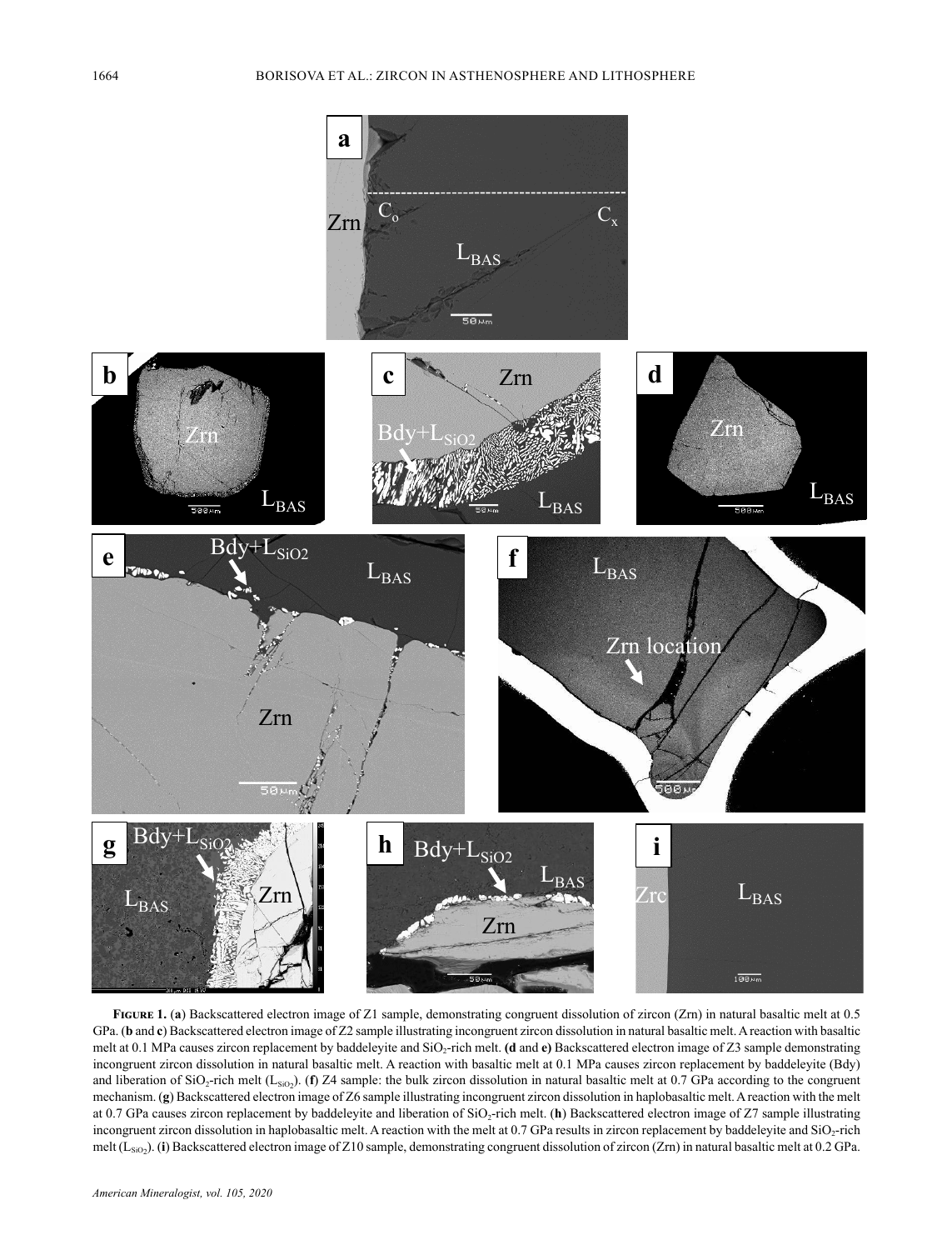the olivine-chromite assemblages using the equations of Ballhaus et al. (1991) and from the mole fraction of ferric iron  $Fe<sup>3+</sup>$  obtained in the basaltic glass by XANES (X-ray absorption near edge structure).

Two piston-cylinder systems were used in our experiments. The experiment (Z1) used the Max Voggenreiter end-loaded Boyd-England piston-cylinder apparatus at the Bavarian Research Institute of Experimental Geochemistry and Geophysics (BGI), Bayreuth, Germany. Talc cells 3/4 inch in diameter with Pyrex sleeves were used. A tapered graphite furnace was inserted in each cell (Fig. 2a). Alumina  $(AI_2O_3)$ spacers were used as pressure-transmitting medium. An  $Au_{80}Pd_{20}$  capsule loaded with starting materials was set in the central part of the assembly. A 20% pressure correction was applied for the friction between the talc cell and pressure vessel. A molybdenum disulfide  $(MoS<sub>2</sub>)$  lubricant was introduced to minimize the friction. The temperature in the upper part of the capsules was controlled by a EUROTHERM (2404) controller via either  $W_3Re_{97}/W_{25}Re_{75}$  (type D) or  $Pt_6Rh_{94}/Pt_{30}Rh_{70}$  (type B) thermocouple accurate to  $\pm 0.5$  °C. The uncertainty on pressure was estimated to be ±0.04 GPa. The sample was compressed to 0.5 GPa during a period of 20 min and then heated up to the run temperature (1300 °C) at a rate of 100 °C/min. The samples were maintained at run conditions for the desired duration, then quenched by switching off the power supply. Decompression then lasted 20 min to 2 h. The quench rate to room temperature was up to 80 °C/min.

Experiments (Z4, Z6, Z7) used the end-loaded Boyd-England piston-cylinder apparatus at the Korzhinskii Institute of Experimental Mineralogy, Chernogolovka, Russia. Standard talc-Pyrex cells 3/4 inch in diameter, equipped with tube graphite heaters and inserts made of MgO ceramics were used as pressure-transmitting medium (Fig. 2b). The pressure at elevated temperatures was calibrated against two reactions of brucite = periclase +  $H_2O$  and albite = jadeite + quartz equilibria. A pressure correction (12%) was introduced for the friction between the cell and hard-alloy vessel. To minimize friction, a Pb foil and molybdenum disulfide  $(MoS<sub>2</sub>)$  lubricant were used. Au $_{20}$ Pd<sub>20</sub> capsules with starting mixtures were mounted in the central parts of the cells. The temperature in the upper part of the capsules was controlled to  $\pm 1$  °C using a MINITHERM controller via a  $W_{95}Re_5/W_{80}Re_{20}$  thermocouple insulated by mullite and Al<sub>2</sub>O<sub>3</sub> without pressure correction. For the Pyrex-bearing assemblies, the sample was heated to 550–600 °C at low confining pressure (0.15–0.2 GPa) for a few minutes to soften the Pyrex glass, then both temperature and pressure were increased simultaneously up to the desired run conditions. The uncertainty on pressure was estimated to be  $\pm 0.04$  GPa. Samples were maintained at run conditions for desired durations then quenched by switching off the power supply. The quench rate was 100–200 °C/min.

Experiments Z2–Z3 used a vertical gas-mixing furnace at one atmosphere pressure, 1300 °C and controlled oxygen fugacity at IRAP, Toulouse, France. Redox conditions in the furnace were controlled by mixtures of  $CO$  and  $CO<sub>2</sub>$  corresponding to the fayalite-magnetite-quartz (FMQ) buffer. The closed, but unsealed,  $Au_{80}Pd_{20}$ capsules loaded with starting materials were held on a Pt wire (0.3 mm in diameter) and introduced into the hot spot of the gas-mixing furnace. Samples were rapidly quenched ( $\sim$ 1000 °C/s) by dropping the sample into the cold zone of the furnace, in the  $CO-CO<sub>2</sub>$  atmosphere, by melting a thin Pt suspension wire with an electric shortcut. After evacuation of the CO, the samples were recovered and mounted in epoxy and polished with SiC papers.

For the experiment Z10, we used an internally heated gas pressure vessel at the Korzhinskii Institute of Experimental Mineralogy, Chernogolovka, Russia. The pressure in the system was created by pure Ar gas. The system was heated by a furnace with two windings (to minimize the thermal gradient). The temperature was controlled by a TRM-101 OVEN controller through two S-type  $(Pt_{90}Rh_{10}$  vs.  $Pt_{100})$ thermocouples. The thermocouples were mounted at the top and close to the bottom of the run hot spot to monitor the temperature gradient. The duration of experiment was 5 h and the experiment was quenched by switching off the furnace. The pressure during the quench was maintained constant down to 550 °C, and then slowly released. The cooling rate from 1250 to 1000 °C was 167 °C/min, and then 90 °C/min down to 550 °C. Runs Z5, Z8, and Z9 were unsuccessful because of technical issues. After the runs, all successful run capsules were cut in two parts using a diamond saw, mounted in epoxy, and then polished using SiC papers and diamond pastes.

#### **Microanalytical methods**

To study the trace element profile of Zr in the reaction zones we used electron probe microanalysis (CAMECA SX-Five). Major element analyses of minerals and glasses (Fig. 3, Supplementary Material<sup>1</sup>) and sample imaging were made at the Géosciences Environnement Toulouse (GET, Toulouse, France) laboratory and at the Centre de Microcaractérisation Raimond Castaing (Toulouse, France). The main experimental phases (baddeleyite, zircon, and glasses) in the samples were identified by the EDS technique using a scanning electron microscope (SEM) JEOL JSM-6360 LV with energy-dispersive X-ray spectroscopy (EDS) in GET, Toulouse, France.



Hole for thermocouple

**Graphite discs** 

**Figure 2.** (**a**) Principal schema of assemblage of piston cylinder applied at BGI (Germany). (**b**) Principal schema of assemblage of piston cylinder applied at KIEM (Russia).

Major and minor (Zr) elements in the crystals and glasses were analyzed using a CAMECA SX-Five microprobe in Centre Castaing, Toulouse, France. For the electron microprobe, operating conditions were: an accelerating voltage 15 kV, currents of 20 nA for the major elements depending on the resistance of the material under the electron beam, and 100 nA for the minor Zr. Focused  $(\sim 2 \mu m)$  beam conditions were used for the major and trace (Cr, Zr) element analyses of the glass phases. The following synthetic and natural standards were used for calibration: natural albite (for Na), natural corundum (Al), natural wollastonite (Si, Ca), natural sanidine (K), synthetic pyrophanite (Mn, Ti), natural hematite (Fe), natural periclase (Mg), synthetic  $Cr_2O_3$ (Cr), and a reference natural zircon (Zr) provided by the Micro-Analysis Consultants Ltd. Element and background counting times were 5 s for Na and K and 10 s for other major elements, whereas peak counting times were 120 s for Cr and 240 s for Zr. The detection limit was 70 ppm for Cr and Zr, this value being derived from the Cameca SX Five software based on the MPI-DING standard glasses. The synthetic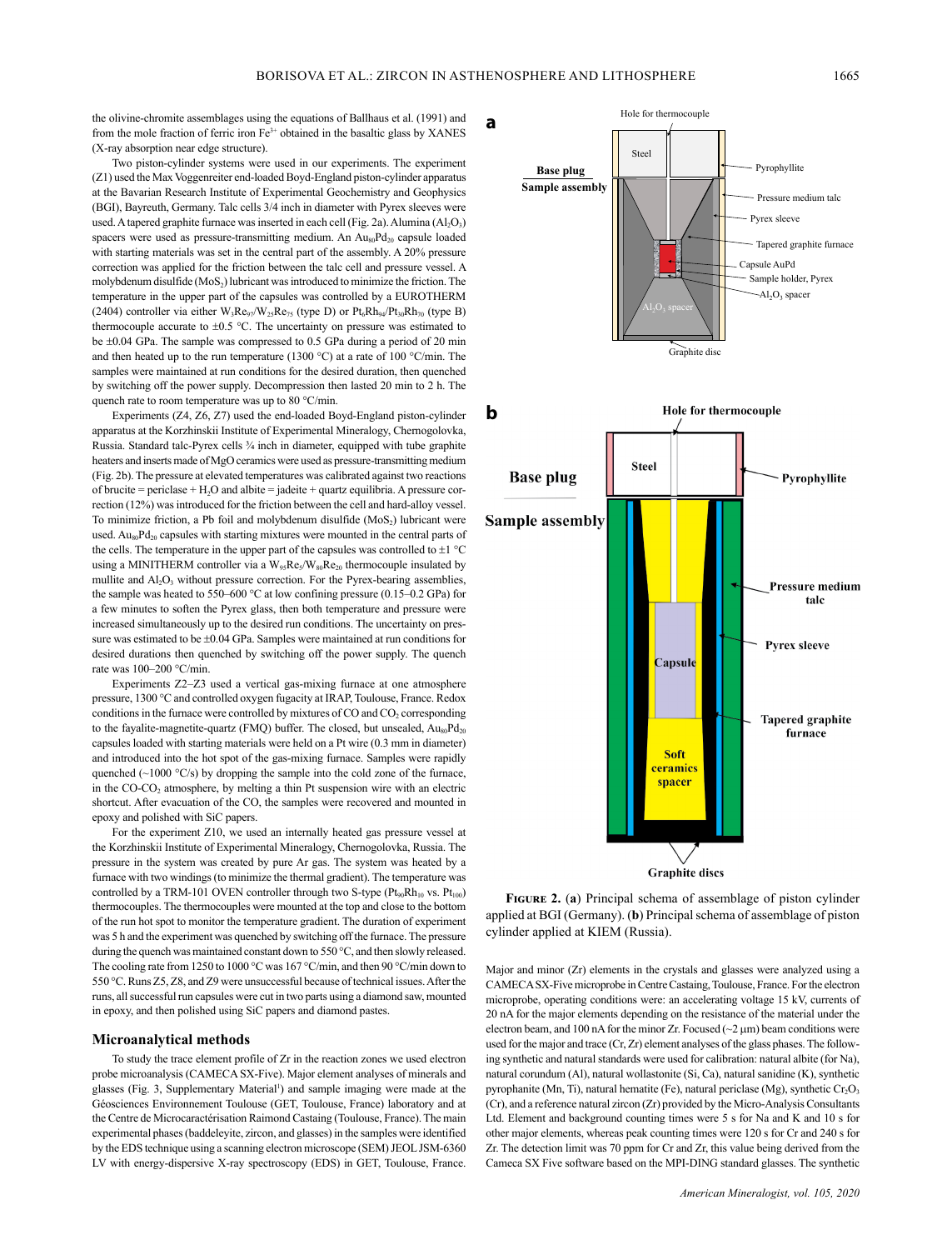

**Figure 3.** (**a**) The measured Zr contents vs. distance (in micrometers) from the zircon crystal in the Z1 sample (0.5 GPa, 1300 °C, 5 h, Table 1). (**b**) The corrected Zr profile in the Z1 sample as the function of  $erf^{-1}(1 C_x/C_0$ ) vs. distance (in micrometers) from the zircon crystal, suggesting zircon dissolution to be controlled by Zr diffusion in the basaltic melt. The uncertainty of the Zr concentrations (in parts per million) are in the limit of 5% relative standard deviation (RSD).

reference MPI-DING glasses of mafic and ultramafic composition (KL2-G, ML3B-G, GOR132-G, GOR128-G, Jochum et al. 2006) obtained from natural rock powders were analyzed as unknown samples to monitor the accuracy of the major and trace element analyses. The accuracy estimated on the reference glasses ranges from 0.5 to 5% ( $1\sigma$  RSD = relative standard deviation), depending on the element contents in the reference glasses. The starting MORB glass containing  $0.56$  wt%  $H<sub>2</sub>O$  was analyzed according to the method of Bindeman et al. (2012).

### **Secondary fluorescence effect and kinetic modeling**

Given that our overall aim is to model the behavior of zircon in natural systems, we need to extract relevant parameters from our experimental data that can be used in generalized numerical models of dissolution. In this respect, there are two fundamental parameters that control mineral dissolution: (1) the composition of liquid that is saturated in the phase of interest (that can be simplified to the concentration of a limiting element, in our case Zr, at the crystal-liquid interface), and (2) the diffusion coefficient of that limiting element in the liquid. For both of these issues, a potential complication is secondary fluorescence during microprobe analyses that can introduce a spatially variable signature of the element of interest around host crystals (Borisova et al. 2018). Particular attention must thus be paid to eliminate this analytical artifact.

When possible, the interface melt content  $(C<sub>o</sub>)$  was obtained from all experiments. The linear interface between the zircon grain and glass allows subtraction of the secondary fluorescence effect and to get the correct Zr concentrations in the interface glasses (Table 1; Fig. 1, Supplementary Materials<sup>1</sup>). An estimate of the Zr diffusion coefficient was extracted from one diffusion profile of the sample Z1 following the method of Harrison and Watson (1983). For that, Zr (parts per million) profiles perpendicular to the zircon-glass interface in the Z1 sample were measured,

correcting for secondary fluorescence effects measured between zircon and the same (MORB) basaltic glass (Borisova et al. 2018). The corrected profile taking into consideration of the effect was obtained by linear interpolation of the secondary fluorescence effect with the function "numpy.interp" of Python language (ver. 1.17). (e.g., Oliphant 2006) and by simple subtraction from the measured Zr concentration. The mathematic transformation of the corrected Zr contents in the profiles to the error function (erf<sup>-1</sup>) correlates linearly with the distance from the interface with a slope of 0.0022 (Fig. 3, Supplementary Material<sup>1</sup>), suggesting diffusional control of the Zr distribution due to zircon dissolution in the basaltic melt according to the criterion given by Harrison and Watson (1983). Unfortunately, there is no way to extract the diffusion coefficient values from experiments where zircon dissolves incongruently, compared to congruent dissolution in natural basaltic system at ≥0.2 GPa.

Kinetic modeling of the bulk dissolution of a spherical zircon was completed using the MATLAB software of Bindeman and Melnik (2016) using spherical coordinates with the extracted diffusion coefficient  $D_{Zr} = 2.87E-08$  cm<sup>2</sup>/s at 1300 °C and 0.5 GPa (Supplementary Materials<sup>1</sup>). The parameters used in the calculations were the interface concentration of  $Zr$  in the basaltic melt of  $20840 + 104$  ppm and the initial Zr concentration of 94.3 ppm in the starting basaltic melt (Borisova et al. 2020).

### **Results**

Z1 and Z10 samples are composed of partially dissolved zircon and basaltic glass with a linear interface between the zircon crystal and the final glass (Fig. 1). At the interface between these phases, profiles of Zr concentrations have been obtained for the Z1 sample as described above and illustrated in Figure 3.

Z2 and Z3 samples obtained at 0.1 MPa are made of partially and incongruently dissolved zircon overgrown by baddeleyite micro-crystals associated with the zone of  $SiO<sub>2</sub>$ -rich glass (Fig. 1). Z4 sample contains optically homogeneous basaltic glass, whereas chemical heterogeneity likely due to "vortex"-type convective mixing is of note on the BSE image in the lower part of the capsule, suggesting congruent dissolution of zircon followed by convective mixing of Zr-rich and Zr-poor melts.

In experiments Z6 and Z7, zircon in contact with haplobasaltic melt at 0.7 GPa transformed to a system characterized by partial overgrowths of baddeleyite micro-crystals associated with  $SiO<sub>2</sub>$ -rich glass (Fig. 1).

A summary of the phase relations associated with zircon dissolution at 1250 to 1300 °C in (haplo-) basaltic melts (Fig. 4) shows that at 0.1 MPa, zircon dissolves incongruently to form baddeleyite  $(ZrO<sub>2</sub>)$  and a SiO<sub>2</sub>-rich melt. Baddeleyite is also formed at 0.7 GPa in the synthetic haplobasaltic (low  $a_{SiO2}$ ) melt, but no baddeleyite precipitation is observed in the pressure range 0.2 to 0.7 GPa in natural terrestrial tholeiitic basalt melt. The favorable experiment Z1 has been used to extract the diffusion coefficient of Zr, as described above, providing a value of  $D_{Zr}$  = 2.87E-08 cm<sup>2</sup>/s at 1300 °C and 0.5 GPa (Supplementary Materials<sup>1</sup>). For the question of the interface concentration of Zr, zircon solubility is higher at 0.2 GPa pressure (Z10 run, Table 1) compared to that at 0.5 GPa (Z1 run), suggesting possible stabilization of zircon at high pressures. For modeling purposes, a value of  $20840 \pm 104$  ppm Zr was used (corresponding to zircon solubility in MORB melt at 0.5 GPa and 1300 °C), and combined with the initial Zr concentration of 94.3 ppm measured in the starting MORB glass (Borisova et al. 2020).

## **Discussion**

## **Zircon vs. baddeleyite stability during dissolution**

In general terms the relative stability of zircon and baddeleyite in terrestrial and extraterrestrial systems can be rationalized in terms of the silica activity of the silicate melt associated with the reaction: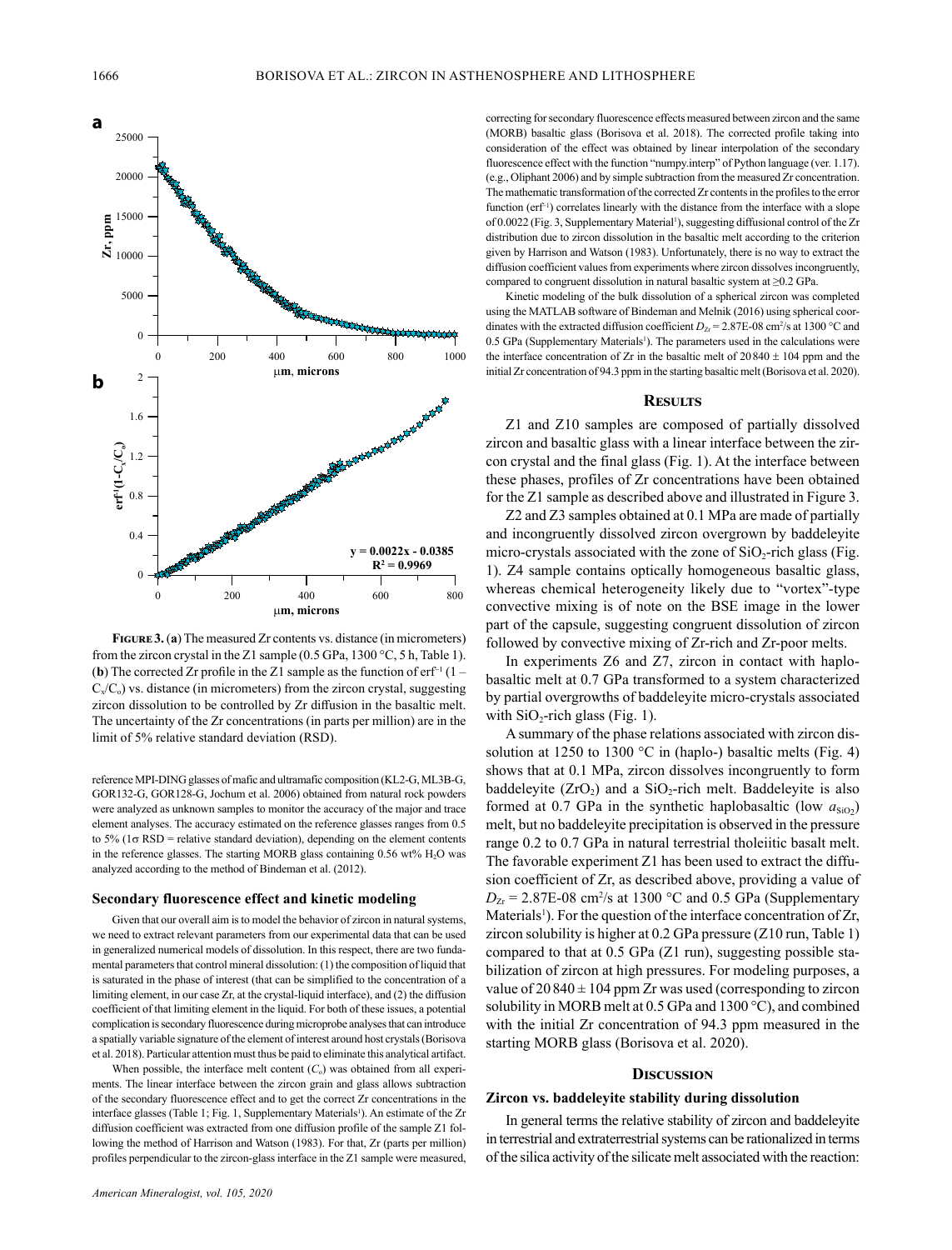

**Figure 4.** Pressure vs. run duration diagram of the composition of volatile-poor experimental samples after the runs on Mud Tank zircon-natural MORB-type basaltic melt pairs vs. the run duration. The experiments at 1250 to 1300 °C used different pressure-loading techniques.  $BAS =$  homogeneous basaltic glass;  $Zrn + BAS =$  zircon with the reacted basaltic glass;  $Zrn + Bdy + BAS = zircon$ , baddeleyite with associated  $SiO<sub>2</sub>$ -rich glass and the reactional basaltic glass as the result of the reaction.

$$
ZrSiO4Zm = ZrO2Bdy + SiO2L,
$$
\n(1)

where Zrn is zircon, Bdy is baddeleyite, and L is silicate melt. Equation 1 implies that melts of higher silica activity will favor zircon stability, consistent with the fact that zircon prefers to crystallize in felsic, intermediate, and silica-saturated (high  $a_{SiO2}$ ), rather than mafic and ultramafic systems (low  $a_{SiO2}$ ). Indeed, Equation 1 predicts baddeleyite stability in low- $a_{SiO2}$  systems, such as ultramafic (e.g., carbonatite, kimberlite) and mafic (haplobasaltic) systems. For example, Gervasoni et al. (2017) investigated the system of zircon in low- $a_{SiO2}$  carbonatite melt at 0.7 GPa and these authors described the stability of baddeleyite and incongruent dissolution of zircon crystals with formation of corona of baddeleyite. In contrast, no baddeleyite crystallization was observed by Shao et al. (2018) in a synthetic basalt system at pressures 0.5–1.5 GPa, implying baddeleyite stability only at lower pressures (<0.5 GPa) in their basaltic systems. The observed effect of pressure on the relative stability of zircon and baddeleyite is consistent with the fact that increasing pressure tends to increase silica activity of mafic silicate melts, as illustrated by the displacement of the olivine-orthopyroxene cotectic. In any case, decompression will favor incongruent rather than congruent dissolution. We also note that comparison of Z2 and Z3 samples from the same time series experiments implies an approximately constant rate of baddeleyite rim formation of  $0.9 \pm 0.2$  µm/min at constant temperature, pressure, and water contents. This rate may be used as a kinetic indicator to calculate approximate timescales of the zircon megacryst transport to the surface.

Comparison of runs Z6 and Z7 suggests that hydrous conditions (Table 1) favor congruent dissolution. Taken at face value, this would suggest that degassing leads to a tendency for incongruent dissolution, but we note that addition of water is generally accepted to decrease silica activity, a discrepancy that requires more study.

### **Zr diffusivity and zircon solubility in silicate melts**

Most existing models considering zircon solubility and dissolution are based on felsic and intermediate and synthetic systems (zircon in felsic and intermediate silicate liquids, e.g., Harrison and Watson 1983; Boehnke et al. 2013; Zhang and Xu 2016; and references therein). In those cases, zircon is apparently less soluble and stable compared to the natural mafic and ultramafic systems. The main factors controlling solubility of zircon in silicate melts are temperature and the melt composition expressed in terms of ratio of nonbridging O atoms per tetrahedrally coordinated cations (NBO/T), which is a simple measure of silicate melt structure based on the ratio between network formers and network modifiers. For example, the factors such as M  ${[(Na + K + 2·Ca)/(Al·Si)] (all in cation ratio)}, G (where$ numerator  $(3•Al<sub>2</sub>O<sub>3</sub> + SiO<sub>2</sub>) represents the network formers,$ while the denominator  $(Na_2O + K_2O + CaO + MgO + FeO)$ represent the network modifiers of the melt) or B expressed in oxide mole fractions in the melts  $[0.14(X_{TiO_2}/X_{SiO_2}) + 1.3(X_{CaO}/X_{CaO})]$  $X_{\rm SiO_2}$ ) + 1.5( $X_{\rm Na_2O}/X_{\rm SiO_2}$ ) – 4.5( $X_{\rm K_2O}/X_{\rm SiO_2}$ ) – 2.7( $X_{\rm Al_2O_3}/X_{\rm SiO_2}$ )<sup>2</sup> +  $(X_{Mg0}/X_{SiO2})^2 - 3.7(X_{Ca0}/X_{SiO2})^2 + 75(X_{K20}/X_{SiO2})^2$  as well as the melt water contents have been proposed as factors controlling solubility of zircon in silicate melts (e.g., Harrison and Watson 1983; Gervasoni et al. 2016, 2017; Borisov and Aranovich 2019 and references therein). It is expected that the synthetic (Fe- and Ti-absent) and natural Fe- and Ti-containing basaltic melts would not be similar in respect to zircon solubility. Our natural basaltic liquid (8.2 wt% of MgO, M = 3.3; G = 2.5, B = 0.15) provides a theoretical zircon solubility of 23078 ppm (or 2.3 wt% of Zr) according to model of Borisov and Aranovich (2019), which is in a very good accordance with the experimentally measured solubility of  $20840 \pm 104$  ppm. The theoretical solubility of zircon in MORB melts is thus comparable to experimental ones (2.2–3.6 wt% of Zr) obtained by Boehnke et al. (2013) for basaltic liquids at 1225 °C and 1 GPa. The factors such as M, G, and B are indicators of zircon solubility in silicate melts but may be also used for prediction of Zr diffusivity, although the most efficient factor controlling the elemental diffusivity in silicate melts besides temperature remains the melt viscosity controlled primarily by the melt  $SiO<sub>2</sub>$  content (e.g., Mungall 2002).

To predict zircon survival in natural basaltic systems, the diffusion coefficient of zirconium has been estimated based on the Z1 experiment, as described above (Fig. 3). Using the zirconium diffusion coefficient derived in this way  $(2.87E-08 \text{ cm}^2/\text{s})$ and the kinetic model of Bindeman and Melnik (2016), it is predicted that a sphere of zircon 100 µm in diameter will survive for  $\sim$ 10 h, a sphere of 50 µm diameter for  $\sim$ 3 h and a grain 10  $\mu$ m in diameter for only  $\sim$ 10 min. At the other extreme, the dissolution of a 1 cm crystal such as Mud Tank zircon, would require  $\sim$ 96000 h ( $\sim$ 11 yr).

However, before reaching firm conclusions concerning the timescales of zircon dissolution, we note that literature data on Zr diffusion in synthetic melts (Fig. 5) vary over more than 5 orders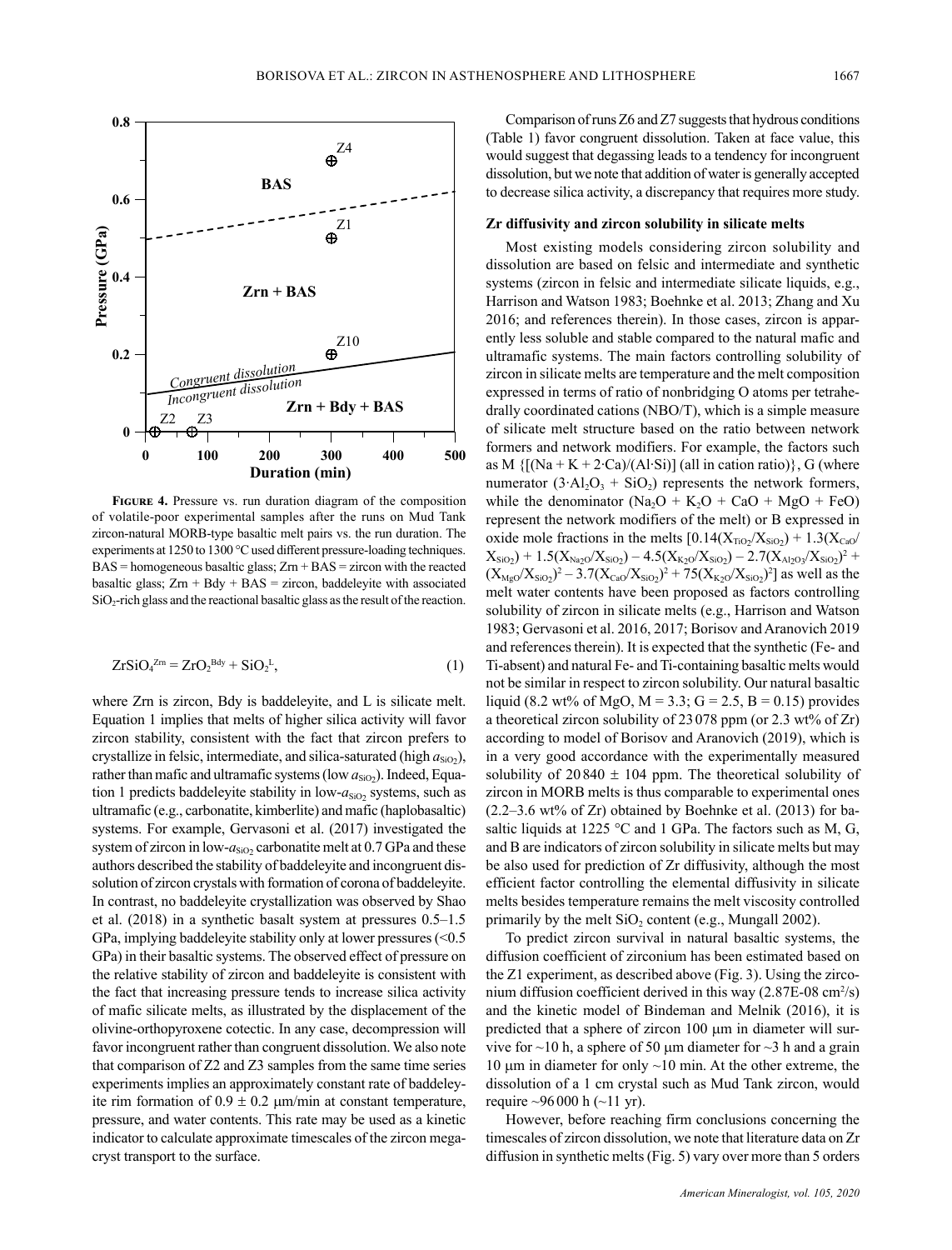of magnitude. Despite this diversity, Zhang and Xu (2016) have proposed a predictive model of Zr diffusivity as a function of the melt composition and water contents (but not taking into account halogen and  $CO<sub>2</sub>$  contents). Our experimentally measured Zr diffusivity has been compared to Equation 9 of Zhang and Xu (2016) for our studied melt composition and experimental conditions (Supplementary Material<sup>1</sup>) as well as to the measured and calculated values from the other experimental works (Fig. 6). We note that our measured Zr diffusivity in natural tholeiitic basalt is comparable to those of synthetic haplobasalt (LaTourrette et al. 1996) and synthetic basalt (Holycross and Watson 2016), close to the line 1:1 on Figure 6, suggesting a good fit between the experiments for dry basaltic systems and the theoretical model for the basaltic systems. Additionally, other experimental data (except for those of Koepke and Behrens 2001) broadly spread along the line 1:1. We thus conclude that the model of Zhang and Xu (2016) may be used to predict Zr diffusivity in volatile-poor natural basaltic melts such as those studied here.

### **Implications**

Our experimental data on zircon dissolution and solubility in a natural basaltic system shed light on the presence of zircon in terrestrial and extraterrestrial mafic to ultramafic magmas and rocks. First of all, we note that predicted survival times for zircon in mafic/ultramafic systems are very short compared to



**Figure 5.** All available and new (this work) experimental data on Zr diffusivity  $(D)$  in dry and hydrous silicate melts [in  $log(D)$ ,  $D$  in cm<sup>2</sup>/s] vs. temperature (10000/T in  $K^{-1}$ ). The (haplo-) basaltic systems are represented by data of 1996 LaT = LaTourrette et al. 1996, 2016HW = Holycross and Watson 2016, and this work. The other systems, such as 1983HW representing data of Harrison and Watson 1983, 1998NK = Nakamura and Kushiro 1998, 1999M = Mungall et al. 1999, 2001KB = Koepke and Behrens  $2001$ ,  $2002B$  = Baker et al.  $2002$ ,  $2016ZX = Zhang$ and Xu 2016, 2018HW = Holycross and Watson 2018 are dry to hydrous intermediate to felsic systems.

typical timescales for magma transfer from the mantle (e.g.,  $10^{-4}$ ) to 102 years, as compiled by Turner and Costa 2007: Fig. 7). This suggests that most zircon megacrysts will be dissolved, even for the extreme case of 1 cm zircon crystals (such as Mud Tank) that only require 11 yr to disappear.

To explain the presence of zircon in tholeiitic basaltic melts at upper mantle temperatures of 1300 °C, Zr concentrations in melts have to reach 20000–30000 ppm (Table 1). Thus, zircon crystallization directly from basaltic melt with common Zr concentration of tens to hundreds of parts per million is virtually impossible. The presence of zircon in mafic and ultramafic rocks may thus be related to some other processes that led to Zr enrichment. Such processes include partial melting of hydrated peridotite (Borisova et al. 2017, 2020), felsic lithosphere (e.g., continental crust and oceanic plagiogranite) and/or the felsic crustal involvement/recycling or zircon sealing (Belousova et al. 2015; Bea et al. 2018, 2020).

Alternatively, formation mechanisms of zircon may be related to lower temperature processes that include high degree of fractional crystallization in closed systems (e.g., Borisov and Aranovich 2019), total zircon dissolution and reprecipitation (Bea et al. 2001) and/or a contribution of metasomatic Si-F-rich fluid (e.g., Louvel et al. 2013). It is also possible that the final differentiates of metasomatized mafic/ultramafic magmas in the mantle, with "special" peralkaline chemistry, and involving fluorine can lead to "pegmatitic" zircon megacryst growth. Zircon solubility strongly depends on temperature, thus relatively



**Figure 6.** All available and new data on the measured Zr diffusivity  $[log(D), D$  in cm<sup>2</sup>/s] in dry and hydrous silicate melts vs. calculated  $Zr$ diffusivity [log(D), D in cm<sup>2</sup>/s] after Zhang and Xu (2016) (calculated on hydrous basis). The (haplo-) basaltic systems are represented by data of 1996 LaT = LaTourrette et al. 1996, 2016 $HW =$  Holycross and Watson 2016, and this work. The other systems, such as 1983HW representing data of Harrison and Watson 1983, 1998NK = Nakamura and Kushiro 1998, 1999M = Mungall et al. 1999, 2001KB = Koepke and Behrens 2001,  $2002B = Baker$  et al.  $2002$ ,  $2016ZX = Zhang$  and Xu 2016, 2018HW = Holycross and Watson 2018 are dry to hydrous intermediate to felsic systems.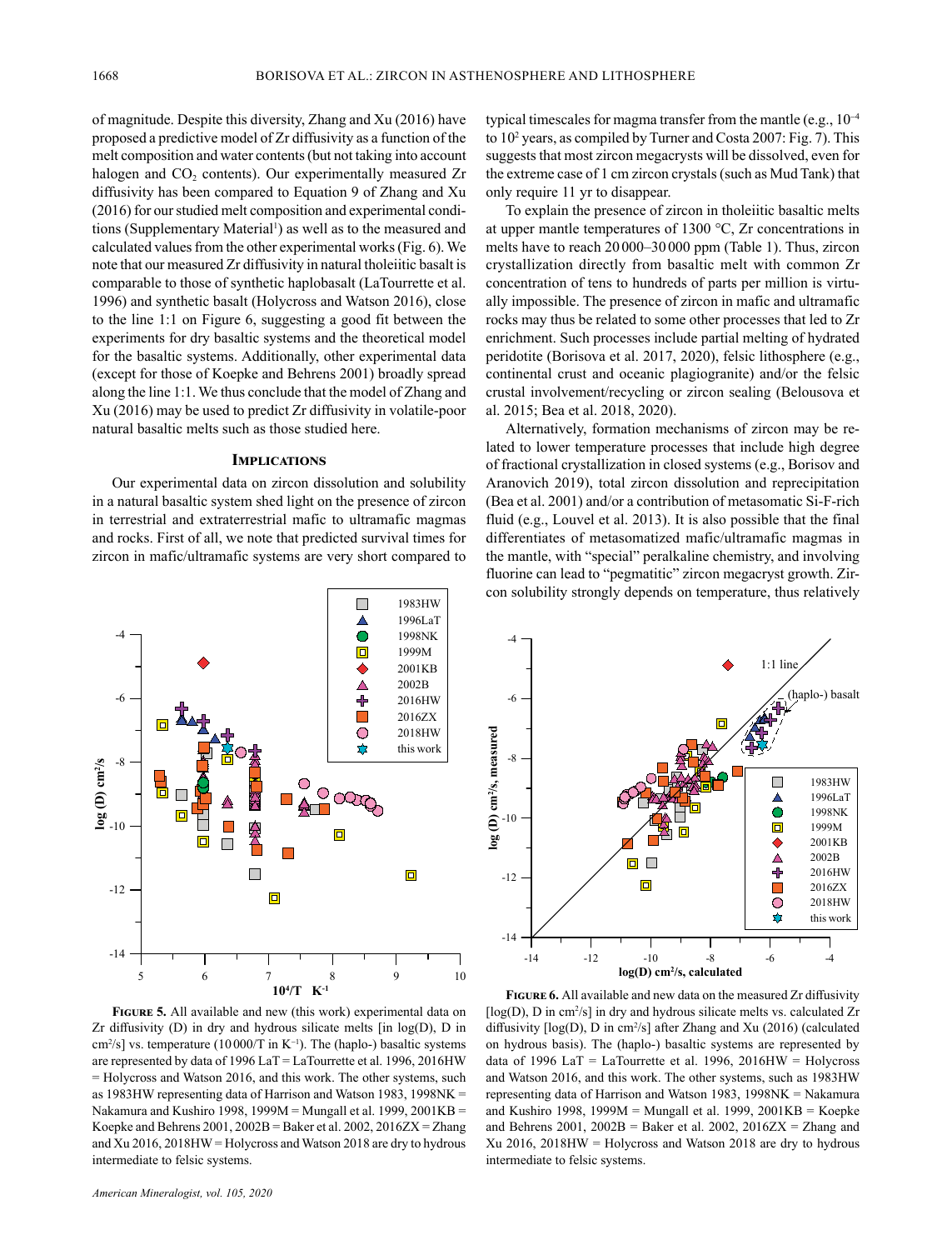

10 100 1000 10000 zircon size in µm

**Figure 7.** The calculated time of zircon dissolution in tholeiitic basaltic melt at 1300 °C according to the kinetic model of Bindeman and Melnik (2016) vs. zircon size (in micrometers). The shaded light gray field corresponds to the dissolution timescales from hours to years according to the typical sizes of zircon crystals and megacrysts in carbonatites and kimberlites. The dark gray bar is a range of typical timescales for the magma transfer from mantle (from 10<sup>-4</sup> to 10<sup>2</sup> years) according to Turner and Costa (2007), suggesting high percentage of the zircon crystals and megacrysts to be dissolved upon their transport to the surface.

cold lithospheric roots with temperatures <1000 °C are possible environments for these processes.

The presence of zircon in intercumulus residual melt from layered (ultra-) mafic intrusions and/or shallow magma chambers provides evidence in favor of these scenarios (Fig. 8). For example, according to the study of Bychkova et al. (2019a, 2019b), closed-system fractional crystallization with convective mixing of magma in the chamber is capable of explaining zircon grains within the (ultra-)mafic layered series and the leucocratic granophyre rocks of the 1.8 Ga layered Kivakka intrusion (Karelia, Russia). We also note that zircon is present in the granophyric Sandwich horizon of 56 Ma Skaergaard intrusion of Eastern Greenland, as well as ultramafic pegmatitic segregations of its cumulus pile (Bindeman et al. 2008; Wotzlaw et al. 2012).

These examples of mafic/ultramafic layered intrusions indicate that similar interstitial processes may take place in the mantle, perhaps helped by metasomatizing fluids (mantle metasomatism) and/or creation of localized felsic systems by partial melting or induced by fluid-rock interaction. For example, isotopically homogeneous megacrysts such as Mud Tank zircon (Valley 2003; Gain et al. 2019) might be associated with such metasomatism involving fluids rather than incompatible elementrich silicate melts. These zircon crystals may have been formed at mantle conditions from some type of ultramafic melts/fluids. However, the presence of these zircon megacrysts in carbonatite rocks is in contradiction to the recent experimental data by Gervasoni et al. (2016, 2017), suggesting that zircon is not stable in a low-silica carbonatite melt and that zircon may not be a primary mineral in low-silica (carbonatite) melts. Kinetic constraints (i.e., slow reaction rates and incongruent dissolution) may help to preserve metastable zircon, but this idea cannot be tested in the absence of experimental data concerning zircon dissolution/ precipitation rates and mechanisms at relevant conditions.

Reconstructing the detailed formation history of Mud Tank



**Figure 8.** H, m is height in meters vs. Zr in parts per million contents in rocks of the Kivakka mafic-ultramafic layered intrusion, Northern Karelia, Russia. "Zrn" indicates zircon-bearing horizons of (ultra-) mafic rocks. The data are after Bychkova et al. (2019a, 2019b). The main mechanism of zircon crystallization in (ultra-) mafic systems is residual intercumulus melt crystallization.

zircon is beyond the scope of this contribution, but it was clearly not in equilibrium with mafic-ultramafic melts at magmatic temperatures. On the other hand, Mud Tank zircon has a strong mantle signature of Hf isotope composition (the average  $\varepsilon_{\text{Hf}}$  at 731 Ma is +7.0 based on recent data of Gain et al. 2019 and CHUR  $^{176}Hf^{177}Hf_{o} = 0.282785$  and  $^{176}Lu^{177}Hf_{o} = 0.0336$  of Vervoort 2014), despite elemental and isotopic diffusion that are extremely sluggish (Cherniak 2010) and unable to lead to internal homogenization in the presence of melts or fluid (e.g., Bea et al. 2018; Bindeman et al. 2018). Thus, it appears likely that these zircon megacrysts are related to mantle metasomatism with little or no crustal contribution, in agreement with conclusions of Currie et al. (1992) concerning the origin of the Mud Tank Carbonatite complex as a whole and a detailed geochemical study of Mud Tank zircon crystals and the zircon-hosted inclusions (Gain et al. 2019).

It should be noted also that the primitive mantle-normalized pattern of the primary carbonatite melts has no Zr and Hf anomalies (Walter et al. 2008) compared to the well-known strong Zr and Hf depletions in composition of the carbonatite rock and glasses from the oceanic settings (e.g., Hauri et al. 1993). This fact implies that a deep magmatic process (e.g., liquid immiscibility or/and fractional crystallization of a mineral phase) might have been responsible for the formation of the strong negative Zr and Hf anomalies at high pressures (perhaps, at  $\sim$ 9 GPa), due to differentiation of the primary carbonatite melts. Perhaps, zircon, reidite or another high-pressure Zr-rich mineral phase (e.g., Timms et al. 2017) might be such phase responsible for the Zr and Hf depletions and might be formed from the carbonatite melts at deep asthenospheric conditions (>1.0 GPa). However, zircon stability and solubility have never been investigated experimentally yet at these high- to ultrahigh-pressure conditions.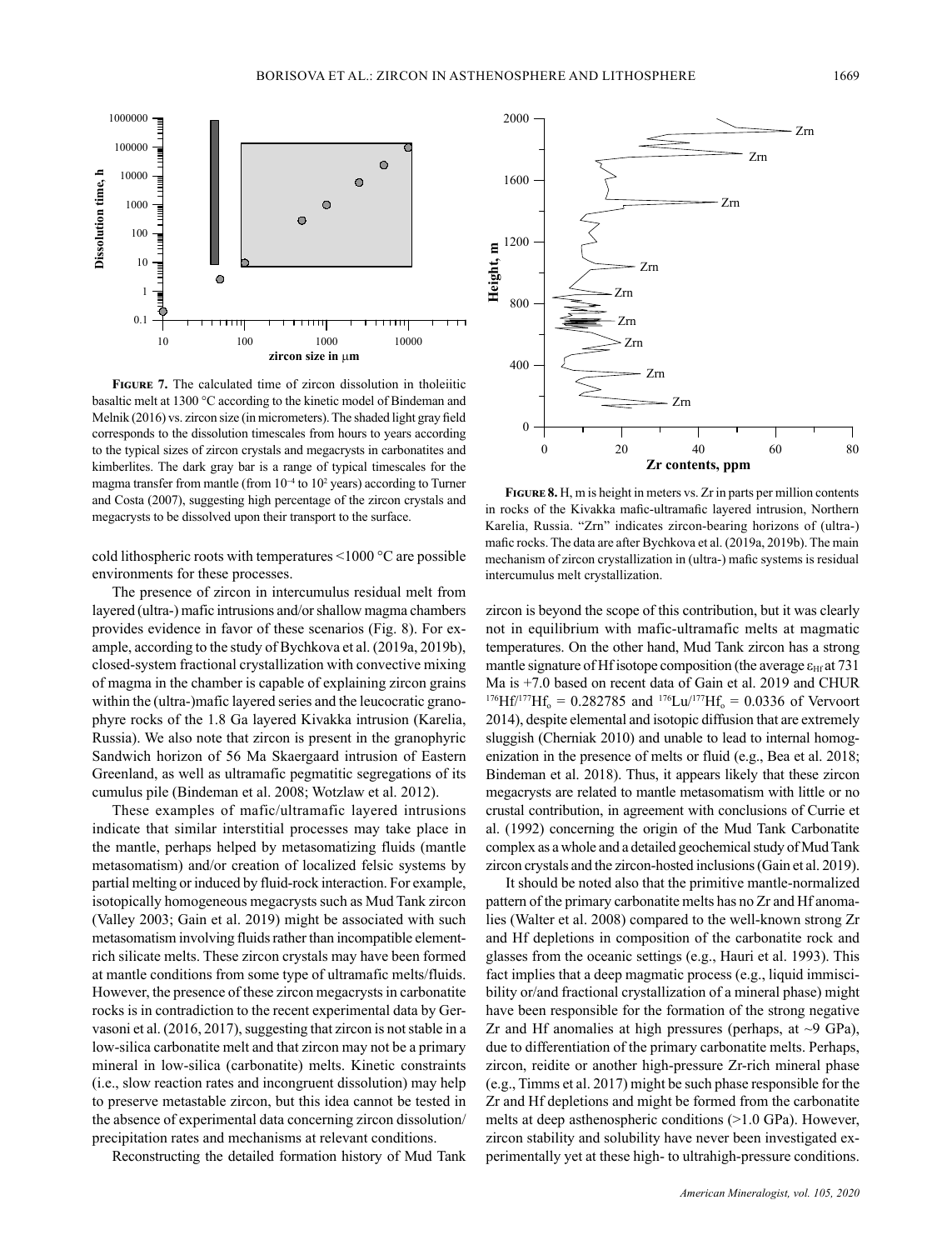## **Concluding remarks**

(1) Our data confirm high solubility of zircon in basalt of 20000–30000 ppm Zr, and establish very fast congruent dissolution of zircon in natural basaltic melt at pressures of 0.2 to 0.7 GPa and a temperature of 1300 °C.

(2) We have calculated timescales of zircon survival in natural mafic liquids of tholeiitic basalt composition ( $M = 3.3$ ;  $G = 2.5$ ;  $B = 0.15$ ). For example, spherical zircon of 1 cm in diameter will be completely dissolved at 1300 °C and 0.5 GPa in tholeiitic basaltic liquid in  $\sim$ 11 years, 100 μm zircon in  $\sim$ 10 h, a zircon sphere of 50 μm in  $\sim$ 3 h and a 10 µm sphere in  $\sim$ 10 min.

(3) Zircon in natural ultramafic (carbonatite) and mafic (haplobasaltic) melts dissolves incongruently resulting in formation of a rim of baddeleyite microcrystals in association with  $SiO_2$ -rich melt. Incongruent dissolution of zircon at low pressures (<0.2 GPa for natural basaltic melts) hampers the bulk zircon dissolution because of the formation of a baddeleyite halo associated with viscous  $SiO<sub>2</sub>$ rich melt. The estimated rate of rim formation  $(\sim 0.9 \,\mu\text{m/min})$  may be used as a kinetic indicator to calculate approximate timescales of the zircon megacryst transport to the surface.

(4) The new experimental data suggest fast zircon transfer to the surface during magma generation and transport lasting hours to days. Formation and survival of zircon in the lithosphere and asthenosphere, requires special conditions involving fluids and intercumulus melts or/and fluids tracking geodynamic and geochemical conditions of the terrestrial mantle-crust system.

#### **Acknowledgments**

Authors thank Editor Bruce Watson, reviewer John M. Hanchar and one anonymous reviewer for the important suggestions on the first version of this paper. Oscar Laurent is thanked for discussion on the Mud Tank zircon origin.

#### **Funding**

O.E.M. and I.N.B. acknowledge financial support from RFFI grant no. 18- 01-00352. This work was supported by the Institut Carnot ISIFoR, Deutsche Forschungsgemeinschaft (DFG) German Research Foundation, the University of Bayreuth, and AST Planets of the Observatoire Midi-Pyrénées (A.Y. Borisova, M.J.T., and N.R.Z).This study was fulfilled under the Research Program AAAA-A18-118020590148-3 of the Korzhinskii Institute of Experimental Mineralogy RAS (O.G.S.). Required thermodynamic calculations were supported by the RSF grant 19-17-00200 (A.Y. Bychkov). This work was supported by RNF grant #19-17-00241 (I.N.B.).

#### **References cited**

- Anfilogov, V.N., Krasnobaev, A.A., Ryzhkov, V.M., Kabanova, L.Y., Valizer, P.M., and Blinov, I.A. (2015) Stability of zircon in dunite at 1400–1550 °C. Doklady Earth Sciences, 464, 963–966.
- Ashwal, L.D., Wiedenbeck, M., and Torsvik, T.H. (2017) Archaean zircons in Miocene oceanic hotspot rocks establish ancient continental crust beneath Mauritius. Nature Communications, 8, 14086.
- Ballhaus, C., Berry, R.F., and Green, D.H. (1991) High pressure experimental calibration of the olivine-orthopyroxene-spinel oxygen geobarometer: implications for the oxidation state of the upper mantle. Contributions to Mineralogy and Petrology, 107, 27–40.
- Baker, D.R., and Watson, E.B. (1988) Diffusion of major and trace elements in compositionally complex Cl- and F-bearing silicate melts. Journal of Non-Crystalline Solids, 102, 62–67.
- Baker, D.R., Conte, A.M., Freda, C., and Ottolini, L. (2002) The effect of halogens on Zr diffusion and zircon dissolution in hydrous metaluminous granitic melts. Contributions to Mineralogy and Petrology, 142, 666–678. DOI: 10.1007/ s00410-001-0328-3.
- Bea, F., Fershtater, G.B., Montero, P., Whitehouse, M., Levin, V.Y., Scarrow, J.W., Autreim, H., and Pushkariev, E.V. (2001) Recycling of continental crust into the mantle as revealed by Kytlym dunite zircons, Ural Mts, Russia. Terra Nova, 13, 407–412.
- Bea, F., Montero, P., and Molina-Palma, J.F. (2018) Experimental evidence for the preservation of U-Pb isotope ratios in mantle-recycled crustal zircon grains.

Scientific Reports, 8, 12904.

- Bea, F., Bortnikov, N., Montero, P., Zinger, T., Sharkov, E., Silantyev, S., Skolotnev, S., Trukhalev, A., and Molina-Palma, J.F. (2020) Zircon xenocryst evidence for crustal recycling at the Mid-Atlantic Ridge. Lithos, 354-355, 105361.
- Behrens, H., and Hahn, M. (2009) Trace element diffusion and viscous flow in potassium-rich trachytic and phonolitic melts. Chemical Geology, 259, 63–77.
- Bellucci, J.J., Nemchin, A.A., Grange, M., Robinson, K.L., Collins, G., Whitehouse, M.J., Snape, J.F. Norman, M.D., and Kring, D.A. (2019) Terrestriallike zircon in a clast from an Apollo 14 breccia. Earth and Planetary Science Letters, 510, 173–185.
- Belousova, E.A., Griffin, W.L., O'Reilly, S.Y., and Fisher, N.I. (2002) Igneous zircon: trace element composition as an indicator of source rock type. Contributions to Mineralogy and Petrology, 143, 602–622. DOI: 10.1007/ s00410-002-0364-7.
- Belousova, E.A., González-Jiménez, J.M., Graham, I.T., Griffin, W.L., O'Reilly, S.Y., Pearson, N.J., Martin, L., Craven, S., and Talavera, C. (2015) The enigma of crustal zircons in upper mantle rocks: clues from the Tumut ophiolite, SE Australia. Geology, 43, 119–122.
- Bindeman, I.N., and Melnik, O.E. (2016) Zircon survival, rebirth and recycling during crustal melting, magma crystallization, and mixing based on numerical modelling. Journal of Petrology, DOI: 10.1093/petrology/egw013.
- Bindeman, I.N., Brooks, C.K., McBirney, A.R., and Taylor, H.P. (2008) The low- $\delta^{18}$ O late-stage ferrodiorite magmas in the Skaergaard Intrusion: Result of liquid immiscibility, thermal metamorphism, or meteoric water incorporation into magma? Journal of Geology, 116, 571–586.
- Bindeman, I.N., Kamenetsky, V., Palandri, J., and Vennemann, T. (2012) Hydrogen and oxygen isotope behavior during variable degrees of upper mantle melting: example from the basaltic glasses from Macquarie Island. Chemical Geology, 310-311, 126–136.
- Bindeman, I.N., Schmitt, A.K., Lundstrom, C.C., and Hervig, R.L. (2018) Stability of zircon and its isotopic ratios in high-temperature fluids: Long-term (4 months) isotope exchange experiment at 850°C and 50 MPa. Frontiers in Earth Sciences, 6, 10.3389/feart.2018.00059.
- Boehnke, P. Watson, E.B., Trail, D., Harrison, T.M., and Schmitt, A.K. (2013) Zircon saturation re-revisited. Chemical Geology, 351, 324.
- Borisov, A., and Aranovich, L. (2019) Zircon solubility in silicate melts: New experiments and probability of zircon crystallization in deeply evolved basic melts. Chemical Geology, 510, 103–112.
- Borisova, A.Y., Zagrtdenov, N.R., Toplis, M.J., Bohrson, W.A, Nedelec, A., Safonov, O.G., Pokrovski, G.S., Ceuleneer, G., Melnik, O.E., Bychkov, A.Y., and others. (2017) Making Earth's continental crust from serpentinite and basalt. Goldschmidt 13–18 August 2017, Paris, France.
- Borisova, A.Y., Zagrtdenov, N.R., Toplis, M.J., Donovan, J.J., Llovet, X., Asimov, P.D., de Parseval, P., and Gouy, S. (2018) Secondary fluorescence effects in microbeam analysis and their impacts on geospeedometry and geothermometry. Chemical Geology, 490, 22–29.
- Borisova, A.Y., Zagrtdenov, N.R., Toplis, M.J., Ceuleneer, G., Safonov, O.G., Shcheka, S., and Bychkov, A.Y. (2020) Hydrated peridotite–basaltic melt interaction Part II: Fast assimilation of serpentinized mantle by basaltic magma. Frontiers in Earth Science, DOI: 10.3389/feart.2020.00084.
- Burnham, A.D., and Berry, A.J. (2012) An experimental study of trace element partitioning between zircon and melt as a function of oxygen fugacity. Geochimica et Cosmochimica Acta, 95, 196–212.
- Bychkova, Y.V., Mikliaeva, E.P., Koptev-Dvornikov, E.V., Borisova, A.Y., Bychkov, A.Y., and Minervina, E.A. (2019a) Proterozoic Kivakka layered maficultramafic intrusion, Northern Karelia, Russia: Implications for the origin of granophyres of the upper boundary group. Precambrian Research, 331, 105381.
- Bychkova, Y.V., Bychkov, D.A., Minervina, E.A., Ivlev, B.A., Tskhovrebova, A.R., Kas'yan, A.K., and Miklyaeva, E.P. (2019b) Tendencies of REE distribution in the Kivakka olivinite–gabbro-norite layered intrusion (Northern Karelia). Geochemistry International, 57(2), 151–169.
- Cherniak, D.J. (2010) Diffusion in accessory minerals: zircon, titanite, apatite, monazite and xenotime. Reviews in Mineralogy and Geochemistry, 72, 827–869.
- Crohn, P.W., and Moore, D.H. (1984) The Mud Tank Carbonatite, Strangways Range, central Australia. Journal of Australian Geology & Geophysics, 9, 13–18.
- Currie, K.L., Knutson, J., and Temby, P.A. (1992) The Mud Tank carbonatite complex, central Australia—an example of metasomatism at mid-crustal levels. Contributions to Mineralogy and Petrology, 109, 326–339.
- Dickinson, J.E., and Hess, P.C. (1982) Zircon saturation in lunar basalts and granites. Earth and Planetary Science Letters, 57, 336–344.
- Ellison, A.J., and Hess, P.C. (1986) Solution behavior of +4 cations in high silica melts: petrologic and geochemical implications. Contributions to Mineralogy and Petrology, 94, 343–351.
- Gain, S.E.M., Gréau, Y., Henry, H., Belousova, E., Dainis, I., Griffin, W.L., and O'Reilly, S.Y. (2019) Mud tank zircon: Long-term evaluation of a reference material for U-Pb dating, Hf-isotope analysis and trace element analysis. Geostandards and Geoanalytical Research, 43, 339–354.
- Geisler, T., Schaltegger, U., and Tomaschek, F. (2007) Re-equilibration of zircon